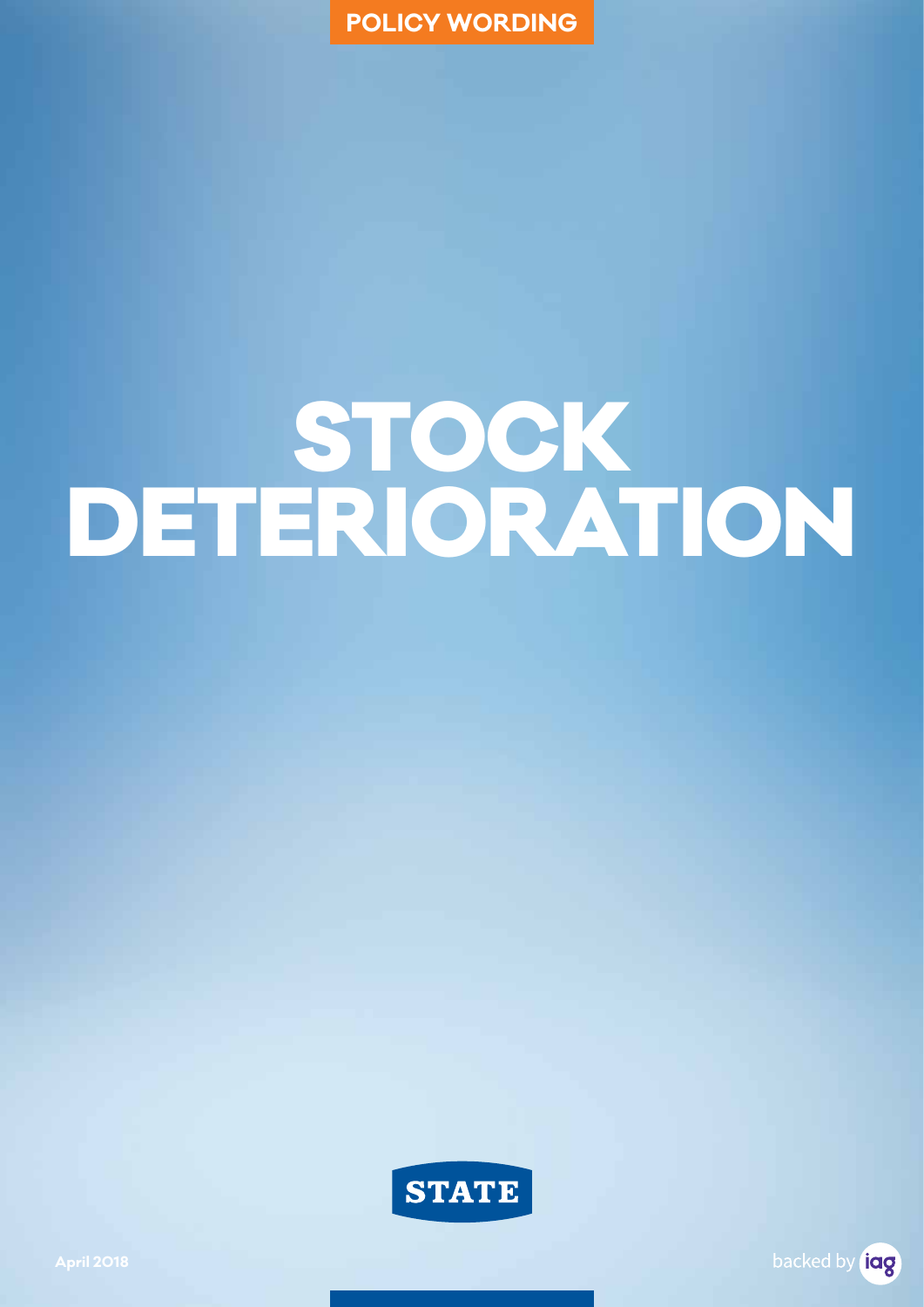# Welcome **TO STATE**

Thank you for choosing State. You've made a great choice – we've been helping New Zealanders with their insurance needs for more than 100 years and are proud to be doing the same for you. If you have any questions about your policy or think it doesn't provide the cover you need, please call us straight away – we'll be happy to help.

## **IMPORTANT**

## **This document is your Stock Deterioration policy wording.**

Please make sure you read it carefully as it contains important information you should know, including what your insurance covers – and what it doesn't.

## **Contact us**

If you have a question, need help or want to make an insurance claim, just call us on **0800 80 24 24** or visit **state.co.nz**.

## **Introduction 1 1. Insurance agreement 1 2. What you are insured for 1 3. Exclusions 2 4. Basis of settlement 3 5. Managing your claim 3 6. General conditions 4**

**7. Definitions 6**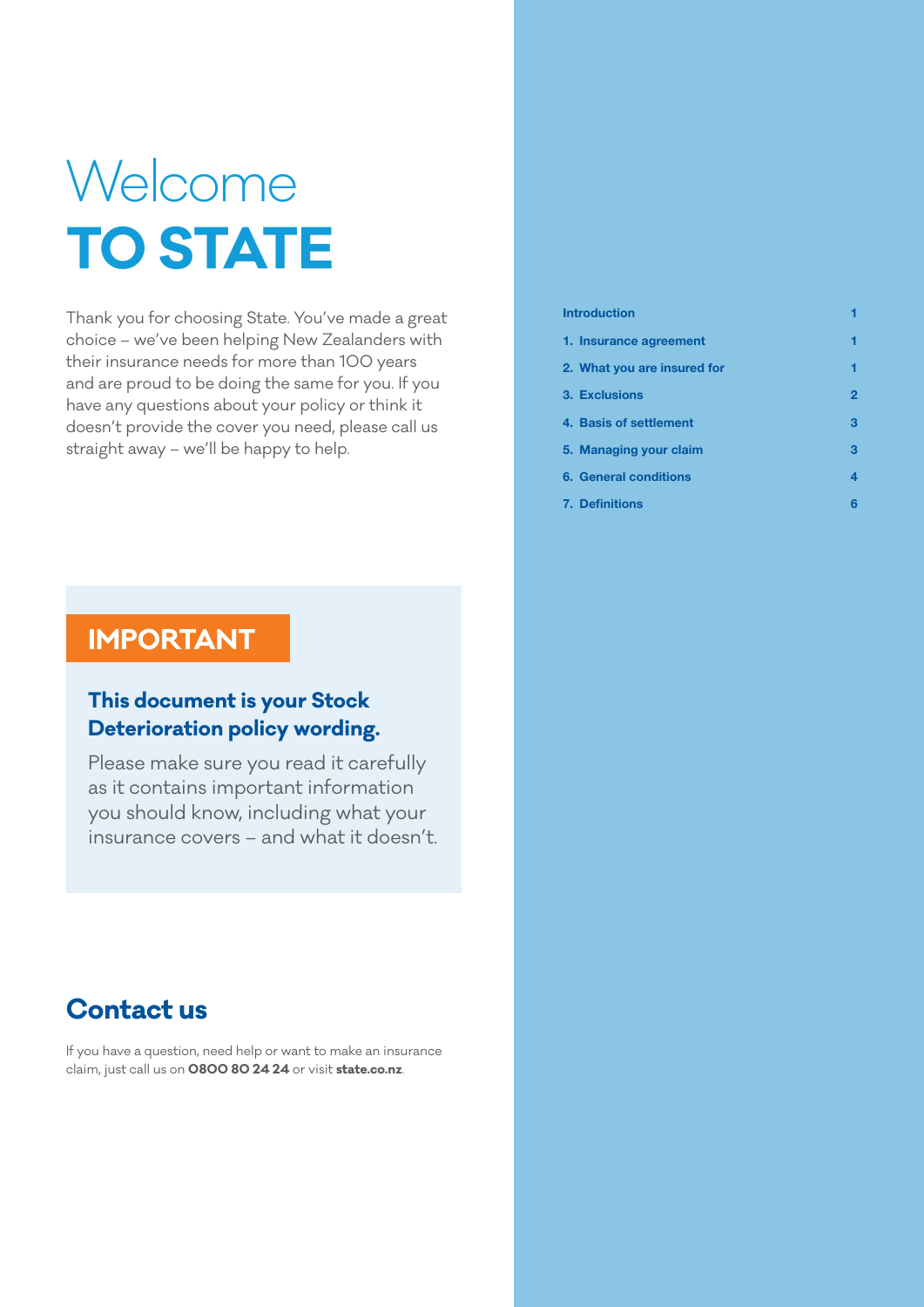# **Stock Deterioration**

Insurance policy



## Introduction

| Welcome              | Welcome to State. Thank you for selecting us as your insurer.                                                                                                                                                                                                                                                              |
|----------------------|----------------------------------------------------------------------------------------------------------------------------------------------------------------------------------------------------------------------------------------------------------------------------------------------------------------------------|
| About this policy    | <b>Your Stock Deterioration Policy consists of:</b>                                                                                                                                                                                                                                                                        |
|                      | this policy document, and<br>(a)                                                                                                                                                                                                                                                                                           |
|                      | the schedule, and<br>(b)                                                                                                                                                                                                                                                                                                   |
|                      | any endorsements or warranties that we apply, and<br>(C)                                                                                                                                                                                                                                                                   |
|                      | the information you have provided in the application.<br>(d)                                                                                                                                                                                                                                                               |
| Duty of disclosure   | You have a legal duty of disclosure when you apply for insurance. This means you or anyone acting<br>on your behalf must tell us everything you know (or could be reasonably expected to know) that a<br>prudent insurer would want to take into account in deciding:                                                      |
|                      | (a) to accept or decline the insurance, and/or                                                                                                                                                                                                                                                                             |
|                      | (b) the cost or terms of the insurance, including the excess.                                                                                                                                                                                                                                                              |
|                      | You also have this duty every time your insurance renews and when you make any changes to<br>it. If you or anyone acting on your behalf breaches this duty, we may treat this policy as being of<br>no effect and to have never existed. Please ask us if you are not sure whether you need to tell us<br>about something. |
| <b>Defined words</b> | If a word is shown in <b>bold</b> , it has a specific meaning. There is a list of these words and what they<br>mean in Section 7 - 'Definitions'.                                                                                                                                                                          |
| <b>Examples</b>      | We have used examples and comments to make parts of this policy document easier to understand.<br>These examples and comments, which appear in <i>italics</i> , do not affect or limit the meaning of the<br>section they refer to.                                                                                        |
| <b>Headings</b>      | The headings in this policy document are for reference only and do not form part of it. They must not<br>be used when interpreting the policy document.                                                                                                                                                                    |

## 1. Insurance agreement

**1.1 Our agreement You** agree to pay **us** the premium described in the **schedule** and comply with this policy. In exchange, **we** agree to insure **you** as set out in this policy.

## 2. What you are insured for

**2.1 Loss of stock You** are insured for **deterioration** of **stock** caused by:

- (a) **accidental** breakdown of **refrigeration machinery** covered under **your machinery breakdown policy**, or that would be covered but for the application of an excess, or
- (b) **accidental** mechanical breakdown of plant, equipment or supply lines belonging to any New Zealand based utility that supplies power to **your business.**

Provided:

- (i) the **deterioration** occurs during the **period of insurance**, and
- (ii) the **accidental** breakdown:
	- (a) increases or decreases the temperature at the refrigerated storage chamber where the **stock** is kept, or
	- (b) causes refrigerant to escape into the refrigerated storage chamber where the **stock** is kept.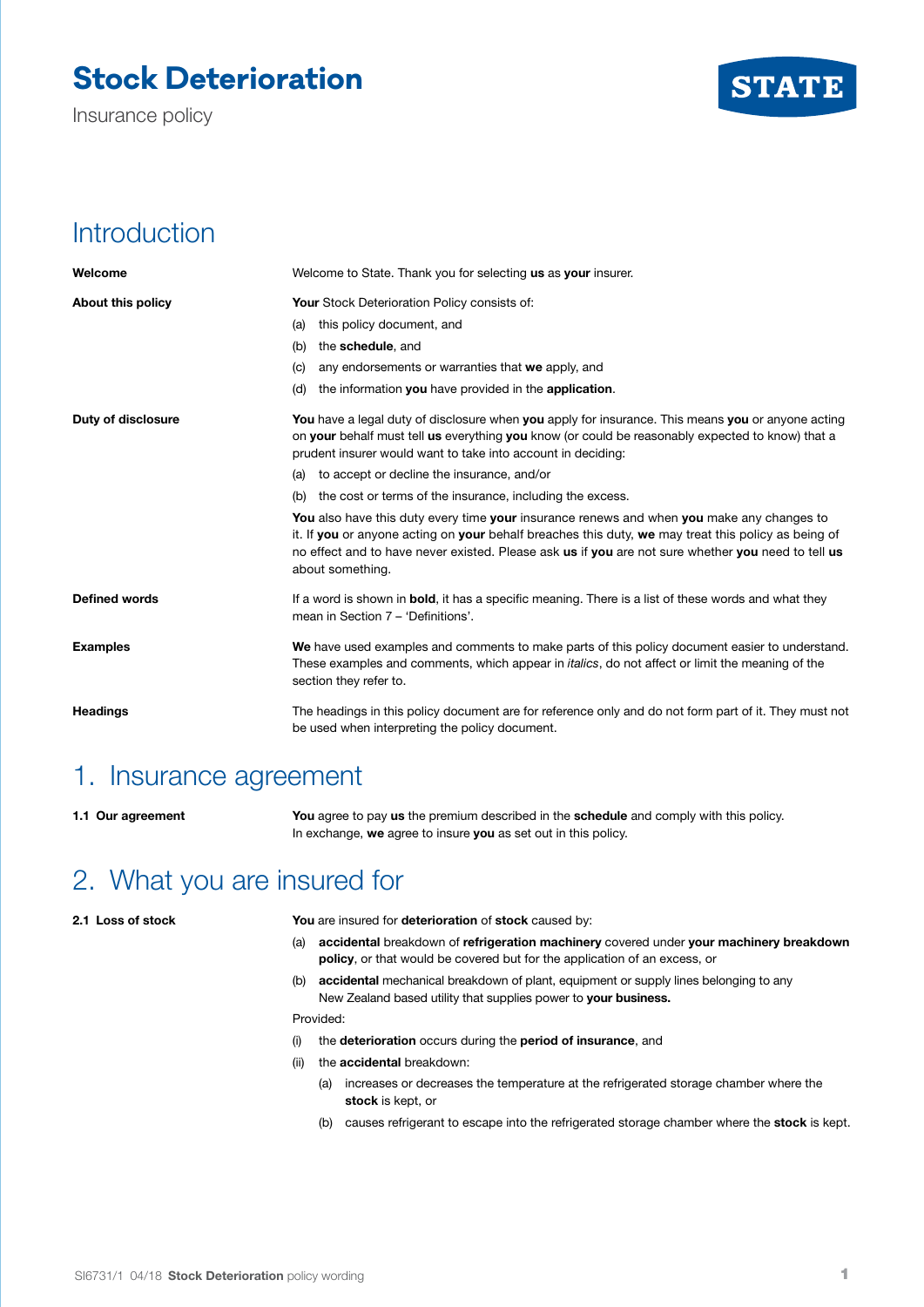| 2.2 Reduction and  |  |
|--------------------|--|
| prevention of loss |  |

**You** are insured for reasonable costs **you** incur to successfully:

(a) reduce the potential overall cost of any **deterioration** that occurs, and

(b) prevent further **deterioration** from occurring,

provided the costs are incurred following **deterioration** under 2.1 'Loss of stock'.

**You** must tell **us** as soon as possible about the actions **you** take.

## 3. Exclusions

| 3.1 Confiscation                            | This policy does not insure <b>deterioration</b> in connection with confiscation, nationalisation, requisition<br>or destruction of, or damage to property by order of government, public or local authority (unless the<br>order is given to control any deterioration that is covered by this policy). |
|---------------------------------------------|----------------------------------------------------------------------------------------------------------------------------------------------------------------------------------------------------------------------------------------------------------------------------------------------------------|
| 3.2 Consequential loss                      | This policy does not insure any kind of consequential loss (e.g. financial loss that occurs as a result<br>of the loss of insured stock), including the following:                                                                                                                                       |
|                                             | penalties, or<br>(a)                                                                                                                                                                                                                                                                                     |
|                                             | (b) loss of use of any property, or                                                                                                                                                                                                                                                                      |
|                                             | delays, or<br>(C)                                                                                                                                                                                                                                                                                        |
|                                             | loss of market share or goodwill.<br>(d)                                                                                                                                                                                                                                                                 |
| 3.3 Electronic data and software            | This policy does not insure deterioration in connection with electronic data and software, from<br>any cause whatsoever including, but not limited to, a computer virus.                                                                                                                                 |
|                                             | This includes loss of use, reduction in functionality or any other associated loss or expense in<br>connection with electronic data and software.                                                                                                                                                        |
| 3.4 Deterioration not covered               | This policy does not insure <b>deterioration</b> caused by any of the following:                                                                                                                                                                                                                         |
|                                             | shrinkage, inherent defect, diseases, normal deterioration or natural putrefaction or<br>(a)<br>fermentation,                                                                                                                                                                                            |
|                                             | improper storage, stowage or collapse of packing materials.<br>(b)                                                                                                                                                                                                                                       |
| 3.5 Natural disaster                        | This policy does not insure deterioration caused by any of the following:                                                                                                                                                                                                                                |
|                                             | earthquake, volcanic activity, or hydrothermal activity,<br>(a)                                                                                                                                                                                                                                          |
|                                             | subterranean fire or geothermal activity,<br>(b)                                                                                                                                                                                                                                                         |
|                                             | landslip, subsidence of land, erosion by the sea or expansion of the ground,<br>(C)                                                                                                                                                                                                                      |
|                                             | normal settlement, shrinkage or expansion of: buildings, foundations, walls, pavements, roads<br>(d)<br>and other structural improvements.                                                                                                                                                               |
| 3.6 Nuclear                                 | This policy does not insure deterioration in connection with:                                                                                                                                                                                                                                            |
|                                             | ionising radiation or contamination by radioactivity from:<br>(a)                                                                                                                                                                                                                                        |
|                                             | any nuclear fuel, or<br>(i)                                                                                                                                                                                                                                                                              |
|                                             | any nuclear waste from the combustion or fission of nuclear fuel.<br>(ii)                                                                                                                                                                                                                                |
|                                             | nuclear weapons material.<br>(b)                                                                                                                                                                                                                                                                         |
| 3.7 Riots and strikes                       | This policy does not insure <b>deterioration</b> in connection with any of the following:                                                                                                                                                                                                                |
|                                             | riot, civil commotion, malicious damage, vandalism,<br>(a)                                                                                                                                                                                                                                               |
|                                             | strike, lockout, persons taking part in labour disturbances or malicious persons acting on behalf<br>(b)<br>of, or in connection with, any political organisation.                                                                                                                                       |
| 3.8 Sanctions                               | We will not pay any claim when the payment would contravene:                                                                                                                                                                                                                                             |
|                                             | any sanction, prohibition, or restriction under United Nations resolutions, or<br>(a)                                                                                                                                                                                                                    |
|                                             | (b) the trade or economic sanctions, laws or regulations of New Zealand, Australia,<br>United Kingdom, the United States of America or the European Union.                                                                                                                                               |
| 3.9 Seepage, pollution<br>and contamination | This policy does not insure deterioration in connection with seepage, pollution or contamination.                                                                                                                                                                                                        |
| 3.10 Utility company supply                 | This policy does not insure <b>deterioration</b> which arises from a failure of any New Zealand based<br>utility to supply power to your business due to the deliberate act of any utility.                                                                                                              |
| 3.11 Terrorism                              | This policy does not insure deterioration in connection with an act of terrorism, including in<br>connection with controlling, preventing, suppressing, retaliating against, or responding to an<br>act of terrorism.                                                                                    |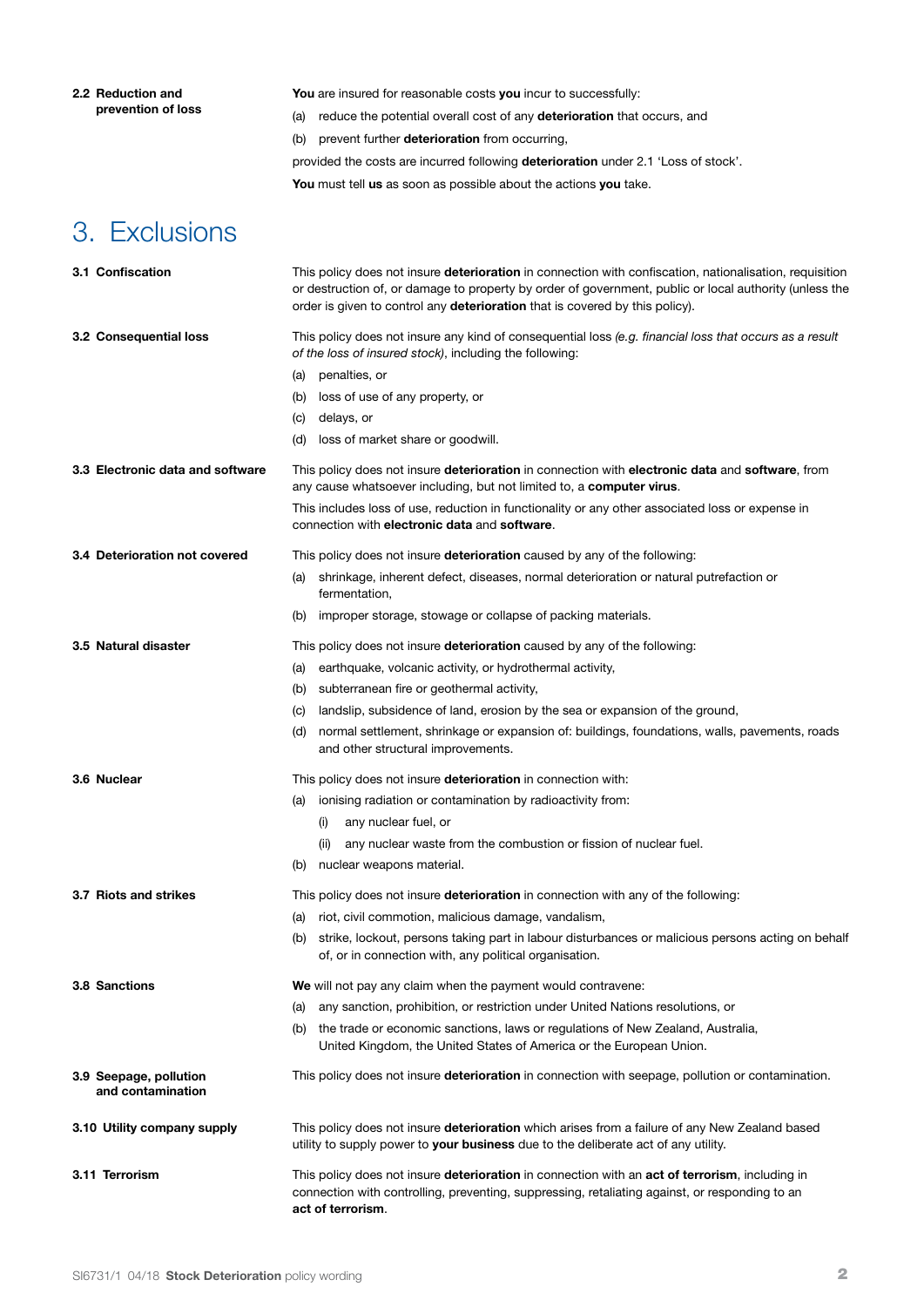**3.12 War** This policy does not insure **deterioration** in connection with any of the following, including controlling, preventing or suppressing any of the following:

> war, invasion, act of foreign enemy, hostilities or warlike operations (whether war is declared or not), civil war, mutiny, rebellion, revolution, civil commotion assuming the proportions of or amounting to an uprising, insurrection, military or usurped power.

## 4. Basis of settlement

|  | 4.1 Maximum amount payable              | The most we will pay during an annual period for:                                                                                                                                        |
|--|-----------------------------------------|------------------------------------------------------------------------------------------------------------------------------------------------------------------------------------------|
|  |                                         | each situation is the sum insured specified in the schedule, and<br>(a)                                                                                                                  |
|  |                                         | for all situations is the total sum insured specified in the schedule.<br>(b)                                                                                                            |
|  | 4.2 Value of stock                      | We will pay you the current value of the stock immediately prior to the deterioration, up to the<br>sum insured.                                                                         |
|  | 4.3 Excess                              | The excess shown in the <b>schedule</b> will be deducted from the amount of the loss for each claims<br>event.                                                                           |
|  | 4.4 Reinstatement<br>of the sum insured | After we have paid a claim under this policy we will reinstate your sum insured. We may ask you to<br>pay an additional premium for this. If we do, you must pay the additional premium. |

## 5. Managing your claim

**5.1 Your obligations A. Advise us**

If **you** become aware of any situation that is likely to give rise to a claim, **you** must contact **us** immediately.

#### **B. Minimise the loss**

**You** must take all reasonable steps to minimise the claim and avoid any further loss or liability arising.

#### **C. Provide full information**

When **you** make a claim **you** consent to **your** personal information in connection with the claim being:

- (a) disclosed to **us**, and
- (b) transferred to the Insurance Claims Register Limited.

**You** must:

- (i) give **us** free access to examine and assess the claim, and
- (ii) send any relevant correspondence or documents to **us**, and
- (iii) complete a claim form or statutory declaration to confirm the claim if **we** request it, and
- (iv) provide any other information, proof of ownership or assistance that **we** may require at any time.

### **D Be honest**

If **your** claim is dishonest or fraudulent in any way, **we** may:

- (a) decline **your** claim either in whole or in part, and/or
- (b) declare this policy or all policies **you** have with **us** to be of no effect and to no longer exist from the date of the dishonest or fraudulent act.

This is at **our** sole discretion.

#### **E. Disposal of property**

**You** may dispose of putrid or rotten **stock**. **You** do not require **our** permission to do this provided **you** keep sufficient records of the **stock you** dispose of.

*Sufficient records are a written schedule of the items of stock disposed of, and/or photographs or other visual evidence of loss.*

**F. Incurring costs**

All costs claimed for under this policy must be necessarily and reasonably incurred.

#### **G. Reasonable access**

**You** must allow **us** reasonable access for inspection of the property.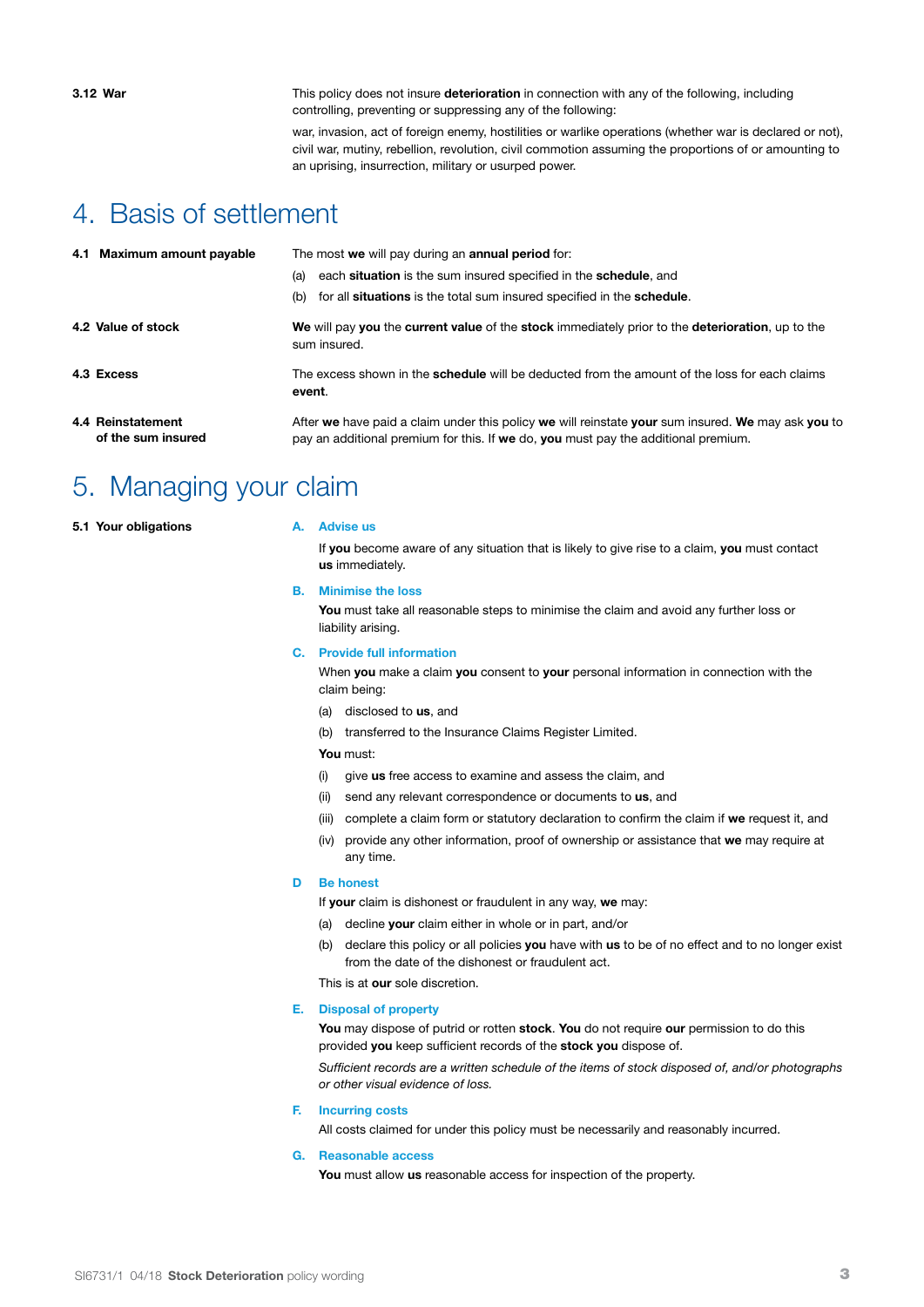#### **H. What you must obtain our agreement to do**

**You** must obtain **our** agreement before **you**:

- (a) incur any expenses in connection with any claim under this policy,
- (b) negotiate, pay, settle, admit or deny any claim against **you**,
- (c) do anything that may prejudice **our** rights of recovery.

#### **5.2 Managing your claim A. Subrogation**

Once **we** have accepted any part of **your** claim under this policy, **we** may assume **your** legal right of recovery.

If **we** initiate a recovery **we** will include **your** excess, and any other uninsured losses suffered by **you**. Where **we** do this, **you** agree to pay **your** proportional share of the recovery costs, and subsequently the proceeds of the recovery will be shared on the same proportional basis, except that **we** will reimburse **your** excess first.

#### **B. Reparation**

If any person is ordered to make reparation to **you** for loss to any property that **we** have paid a claim under this policy for, then **you** must tell **us**. Any payments received must first reimburse **our** claims payment up to the amount of any reparation received.

#### **C. Branded stock**

If any salvage is branded goods or merchandise, **we** will not dispose of these items by sale unless **you** agree. If **you** do not agree, the value of the salvage will be deducted from any claim payment.

## 6. General conditions

**6.1 How we administer this policy**

#### **A. Assignment**

**You** may not assign this policy or any interest under this policy without **our** prior written consent.

#### **B. Cancellation**

By you

**You** may cancel this policy at any time by notifying **us**. If **you** do, **we** will refund any premium that is due to **you** based on the unused portion of the **period of insurance**. **You** must pay any outstanding premium due for the expired portion of the **period of insurance**.

By us

**We** may cancel this policy by giving **you** notice in writing or by electronic means at **your** last known address. **Your** policy will be cancelled from 4pm on the 30th day after the date of the notice. **We** will refund **you** any premium that is due to **you** based on the unused portion of the **period of insurance**.

#### **C. Change of terms**

**We** may change the terms of this policy (including the excess) by giving **you** notice in writing or by electronic means, at **your** last known address. Unless otherwise specified in the notice the change in terms will take effect from 4pm on the 30th day after the date of the notice.

#### **D. Currency**

Any amounts shown in this policy or in the **schedule** are in New Zealand dollars, unless otherwise specified in the **schedule**.

#### **E. GST**

Where GST is recoverable by **us** under the Goods and Services Tax Act 1985:

- (a) all sums insured exclude GST, and
- (b) all sub limits exclude GST, and
- (c) all excesses include GST, and
- (d) GST will be added, where applicable, to claim payments.

#### **F. Interests of other parties**

If **we** are advised of any party having a financial interest over **your** insured **stock**, **we** may pay part or all of any valid claim proceeds to that party to the extent of their interest. This will form part of **our** obligations to **you** under this policy.

**You** consent to **us** transferring **your** relevant personal information to that party.

Any party, who is recorded as having a financial interest under this policy, is not covered by this policy and does not have rights to claim under this policy.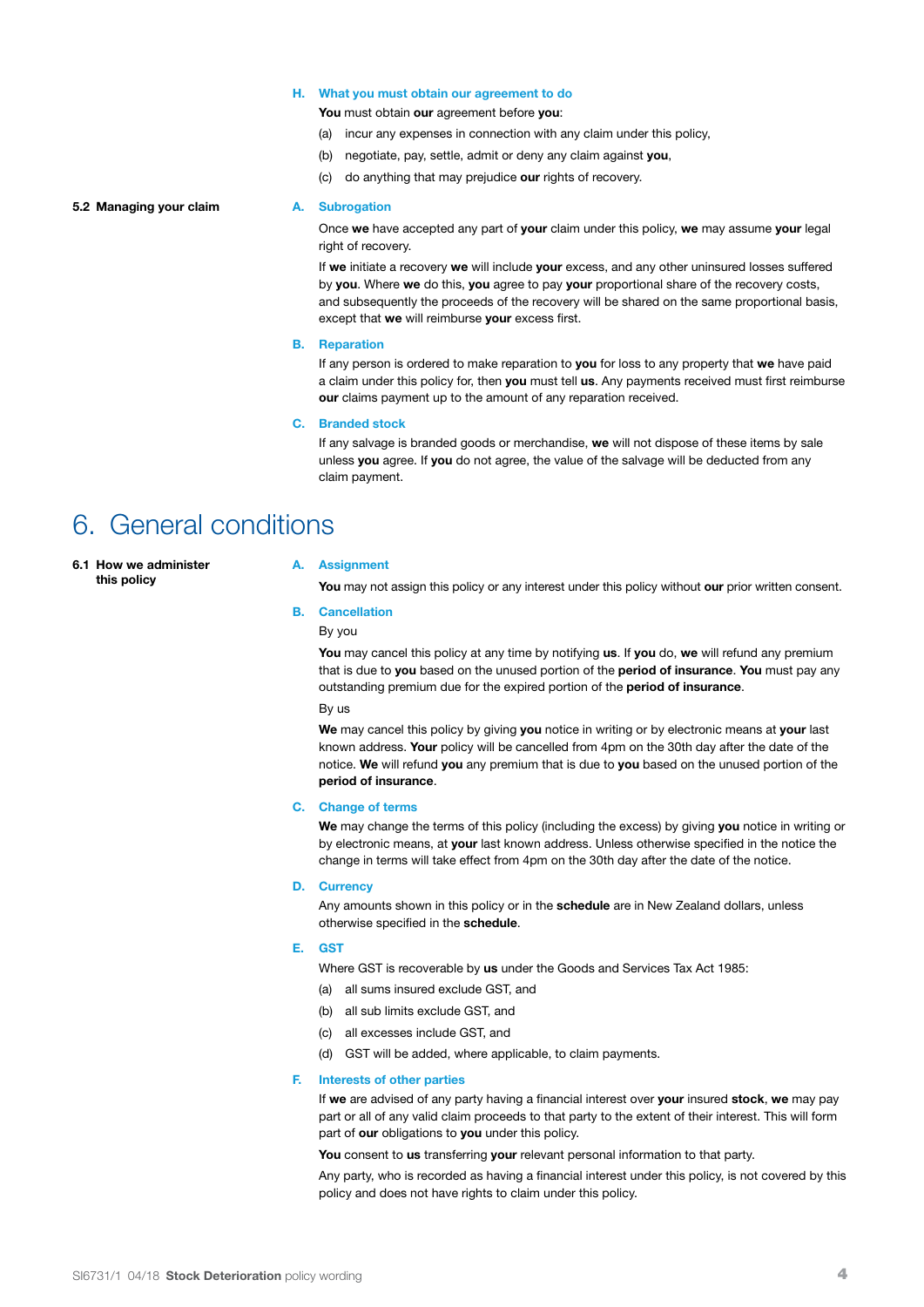### **G. Other insurance**

**You** must notify **us** as soon as **you** know of any other insurance policy that covers **you** for any of the risks covered under this policy.

This policy does not cover **your** liability or loss at all if it is insured to any extent under any other insurance policy. **We** will not contribute towards any claim under any other insurance policy.

#### **H. Premium payment options**

**You** may choose either an annual or a monthly renewable contract.

If **you** have elected a monthly renewable contract, then:

- (a) **you** must pay by direct debit using the Direct Debit Authority **we** require, and
- (b) the policy is for the initial **period of insurance** stated in the **schedule**, and
- (c) the policy will be renewed for further monthly periods of insurance upon receipt of the renewal premium due under the Deduction Authority, and
- (d) the policy terms, including the premium, will be reviewed on the anniversary date stated in the **schedule**.

#### **I. Separate insurance**

Where the 'Insured' consists of more than one legal entity the word 'Insured' shall apply to each as if a separate policy had been issued to each. However, this does not increase the amount of cover available under this policy.

#### **A. Disputes about this policy**

The law of New Zealand applies to disputes about this policy and the New Zealand Courts have exclusive jurisdiction.

#### **B. Legislation changes**

Any reference to any Act of Parliament or subordinate rules referred to in this policy includes any amendments made or substitutions to that law.

#### **C. Insurance Law Reform Acts**

The exclusions and conditions in this policy are subject to **your** rights under the Insurance Law Reform Act 1977 and Insurance Law Reform Act 1985.

#### **6.3 Your obligations A. Comply with the policy**

**You** (and any other person or entity **we** cover) must comply with the conditions of this policy at all times. If:

- (a) **you**, or
- (b) any other person or entity covered under this policy, or
- (c) anyone acting on **your** behalf,

breaches any of the terms and/or conditions of this policy, **we** may:

- (i) decline the claim either in whole or in part, and/or
- (ii) declare either this policy or all insurance **you** have with **us** to be of no effect and to no longer exist.

#### **B. True statements and answers**

True statements and answers must be given, whether by **you** or any other person, when:

- (a) applying for this insurance, and/or
- (b) notifying **us** regarding any change in circumstances, and/or
- (c) making any claim under this policy, and communicating with **us** or providing any further information regarding the claim.

#### **C. Reasonable care**

**You** must take reasonable care at all times to avoid circumstances that could result in a claim. **Your** claim will not be covered if **you** are reckless or grossly irresponsible.

**6.2 Laws and Acts that govern this policy**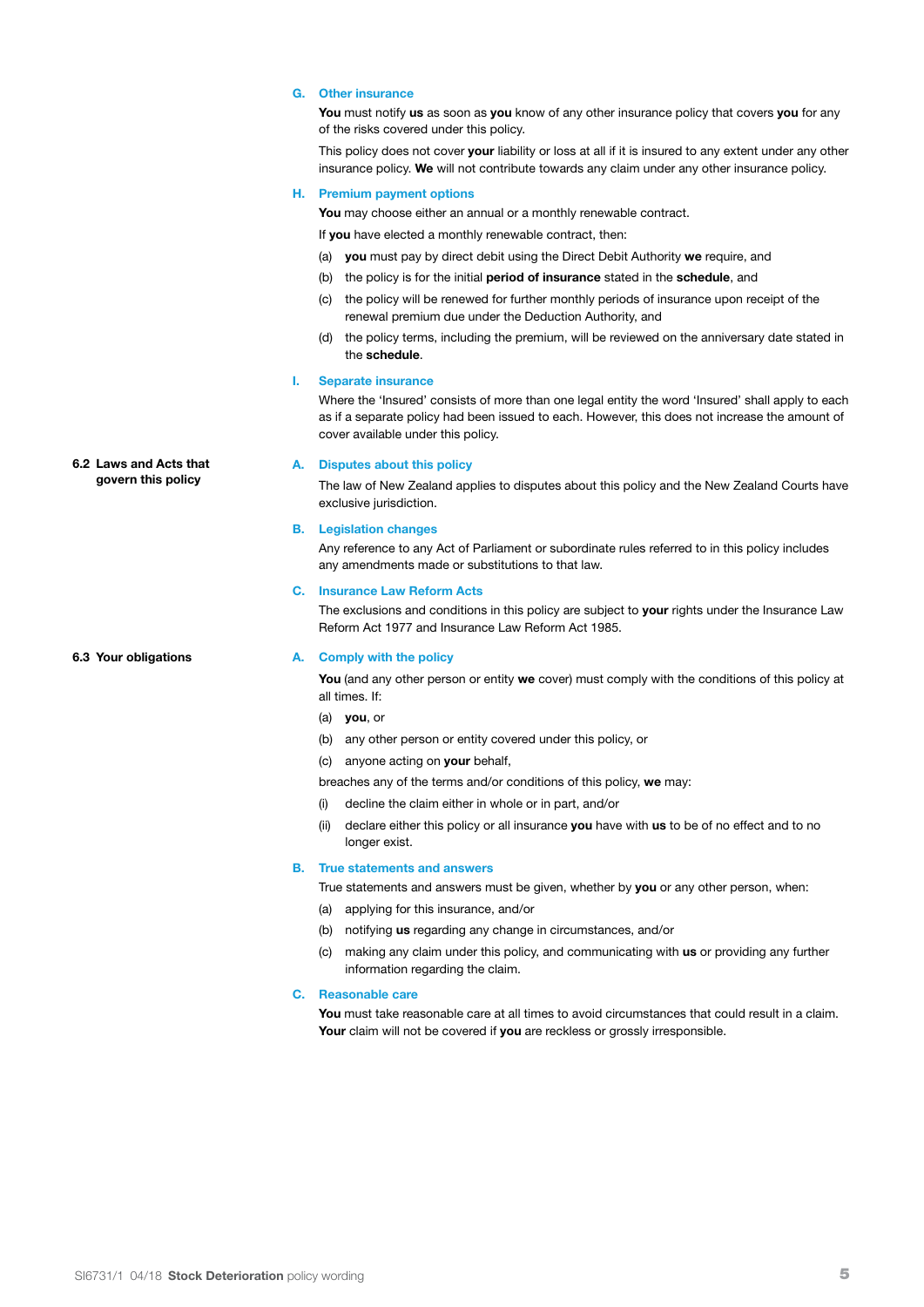## **D. Change in circumstances**

**You** must tell **us** immediately if there is a material:

- (a) increase in the risk insured, or
- (b) alteration of the risk insured.

Once **you** have told **us** of the change, **we** may then cancel or alter the premium and/or terms of this policy.

If **you** fail to notify **us** about a change in the risk insured, **we** may:

- (i) declare this policy unenforceable, or
- (ii) decline any subsequent claim either in whole or in part.

These actions will be taken from the date **you** knew, or ought to have known, of the increase or alteration in the risk insured.

*For avoidance of any doubt, information is 'material' where we would have made different decisions about either:*

- *(i) accepting your insurance, or*
- *(ii) setting the terms of your insurance,*

*if we had known that information. If in any doubt, notify us anyway.*

## 7. Definitions

The definitions apply to the plural and any derivatives of the bolded words*. For example, the definition of 'accidental' also applies to the words 'accidentally', 'accident' and 'accidents'.*

| accidental       | Unexpected and unintended by you.                                                                                                                                                                                                                                                                                                                                                                                                                                                                               |
|------------------|-----------------------------------------------------------------------------------------------------------------------------------------------------------------------------------------------------------------------------------------------------------------------------------------------------------------------------------------------------------------------------------------------------------------------------------------------------------------------------------------------------------------|
| act of terrorism | Any act, or preparation in respect of action, or threat of action designed to influence or coerce the<br>government de jure or de facto of any nation or any political division thereof, or in pursuit of political,<br>religious, ideological, or similar purposes to intimidate the public or a section of the public of any<br>nation by any person or group(s) of persons whether acting alone or on behalf of or in connection<br>with any organisation(s) or government(s) de jure or de facto, and that: |
|                  | (a) involves violence against one or more persons, or                                                                                                                                                                                                                                                                                                                                                                                                                                                           |
|                  | (b) involves damage to property, or                                                                                                                                                                                                                                                                                                                                                                                                                                                                             |
|                  | endangers life other than that of the person committing the action, or<br>(C)                                                                                                                                                                                                                                                                                                                                                                                                                                   |
|                  | creates a risk to health or safety of the public or a section of the public, or<br>(d)                                                                                                                                                                                                                                                                                                                                                                                                                          |
|                  | is designed to interfere with or disrupt an electronic system.<br>(e)                                                                                                                                                                                                                                                                                                                                                                                                                                           |
| annual period    | The period of insurance. However, if:                                                                                                                                                                                                                                                                                                                                                                                                                                                                           |
|                  | (a) you pay the premium monthly, or                                                                                                                                                                                                                                                                                                                                                                                                                                                                             |
|                  | (b) the <b>period of insurance</b> is for more than 12 months,                                                                                                                                                                                                                                                                                                                                                                                                                                                  |
|                  | the annual period is the current 12 month period calculated consecutively from the date this policy<br>first started.                                                                                                                                                                                                                                                                                                                                                                                           |
| application      | The information provided by you to us when you purchased this insurance or requested a quotation<br>for this insurance from us. It also includes any subsequent information you provide us with.                                                                                                                                                                                                                                                                                                                |
| business         | The business described in the schedule.                                                                                                                                                                                                                                                                                                                                                                                                                                                                         |
| computer virus   | A set of corrupting, harmful or otherwise unauthorised instructions or code including a set of<br>maliciously introduced unauthorised instructions or code, programmatic or otherwise, which<br>propagate themselves through a computer system or network of whatsoever nature. This includes<br>but is not limited to 'Trojan Horses', 'Worms' and 'Time or Logic Bombs'.                                                                                                                                      |
| current value    | The amount you would reasonably expect to receive for an item if it was sold, taking into account:                                                                                                                                                                                                                                                                                                                                                                                                              |
|                  | (a) market conditions, and                                                                                                                                                                                                                                                                                                                                                                                                                                                                                      |
|                  | the item's normal age and condition.<br>(b)                                                                                                                                                                                                                                                                                                                                                                                                                                                                     |
| deterioration    | The adverse change in physical condition or characteristics of the <b>stock</b> , so that it is no longer able<br>to be used for its original intended purpose.                                                                                                                                                                                                                                                                                                                                                 |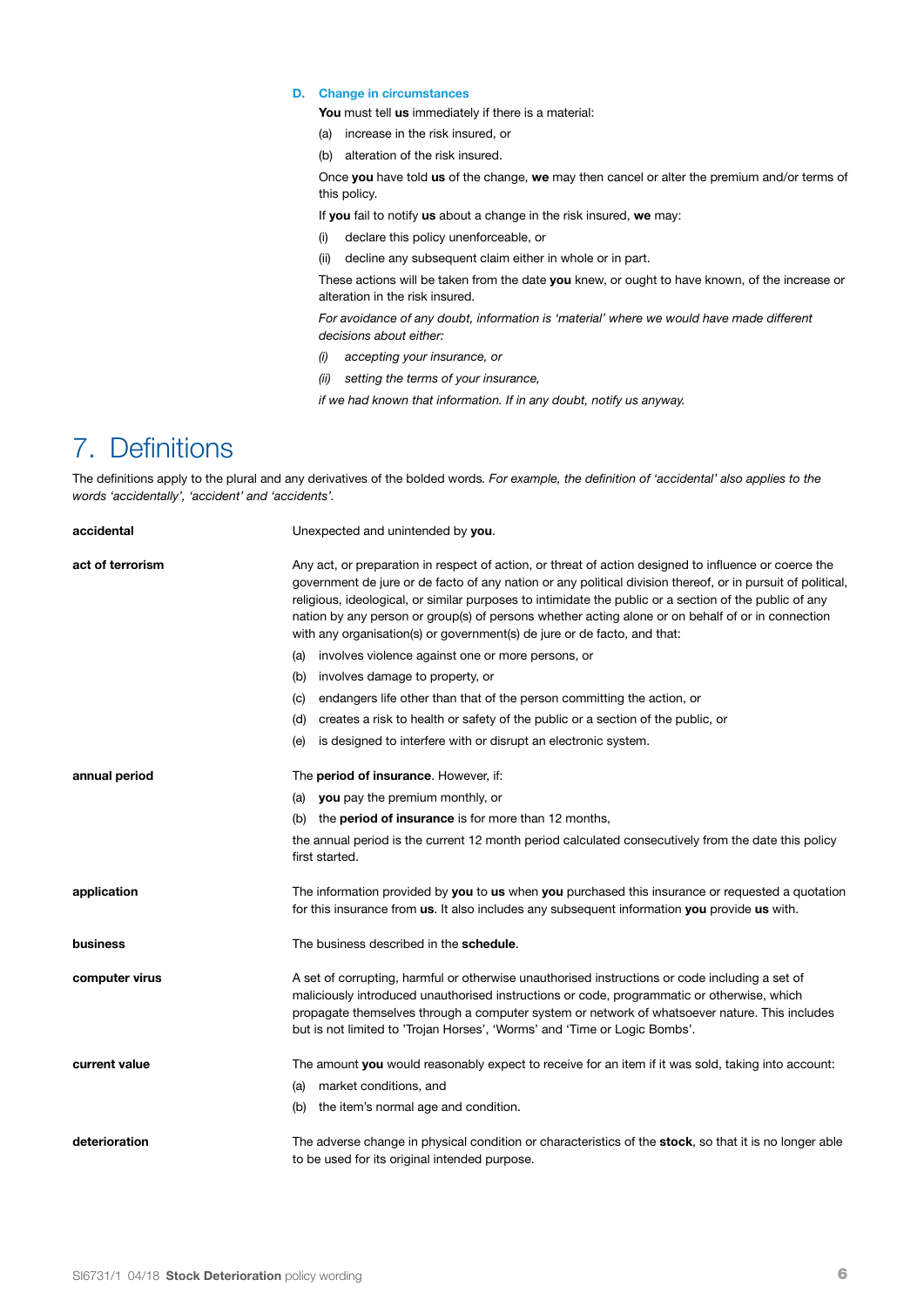| electronic data            | Facts, concepts and information converted to a form useable for communications, display,<br>distribution, interpretation or processing by electronic or electromechanical data processing or<br>electronically controlled equipment. It includes programs, software and other coded instructions for<br>the processing and manipulation of data or the direction and manipulation of such equipment. |
|----------------------------|------------------------------------------------------------------------------------------------------------------------------------------------------------------------------------------------------------------------------------------------------------------------------------------------------------------------------------------------------------------------------------------------------|
| event                      | Any one event or series of events from one source or original cause.                                                                                                                                                                                                                                                                                                                                 |
| machinery breakdown policy | The machinery breakdown policy that you have with us, covering accidental loss to machinery<br>owned or used by you at the situation, during the period of insurance.                                                                                                                                                                                                                                |
|                            | The machinery breakdown policy is a prerequisite to this policy if you own the machinery. If you do<br>not own the machinery, we will apply the principles of the State Machinery Breakdown Policy as if it<br>were in force at the time of the event.                                                                                                                                               |
| modified gas atmosphere    | The altered composition of gases within the atmosphere of a storage chamber for purposes of<br>preservation or delaying the ripening process.                                                                                                                                                                                                                                                        |
| period of insurance        | The period shown in the <b>schedule</b> , that specifies the start and end dates of this insurance contract.                                                                                                                                                                                                                                                                                         |
| refrigeration machinery    | Any part of plant or equipment system (including compressors, fans, pumps, pipes and tanks) that<br>refrigerates a storage chamber that is insured under the machinery breakdown policy.                                                                                                                                                                                                             |
| schedule                   | The latest version of the schedule we issued to you for this policy.                                                                                                                                                                                                                                                                                                                                 |
| situation                  | The locations referred to in the schedule.                                                                                                                                                                                                                                                                                                                                                           |
| software                   | Programs, procedures and routines associated with the operation of electronic or electromagnetic<br>data processing or electronically controlled equipment including any operating system.                                                                                                                                                                                                           |
| stock                      | Perishable goods (including their containers/packaging) that are:                                                                                                                                                                                                                                                                                                                                    |
|                            | specified in the schedule, and<br>(a)                                                                                                                                                                                                                                                                                                                                                                |
|                            | kept in a refrigerated storage chamber (but not a <b>modified gas atmosphere</b> ), and<br>(b)                                                                                                                                                                                                                                                                                                       |
|                            | at the situation.<br>(C)                                                                                                                                                                                                                                                                                                                                                                             |
| we                         | State, a business division of IAG New Zealand Limited.                                                                                                                                                                                                                                                                                                                                               |
|                            | We may also use the words 'us', 'our' or 'company' to describe State.                                                                                                                                                                                                                                                                                                                                |
| you                        | The person(s) or entity named in the <b>schedule</b> as 'Insured'. We may also use the word 'insured' to<br>describe you.                                                                                                                                                                                                                                                                            |